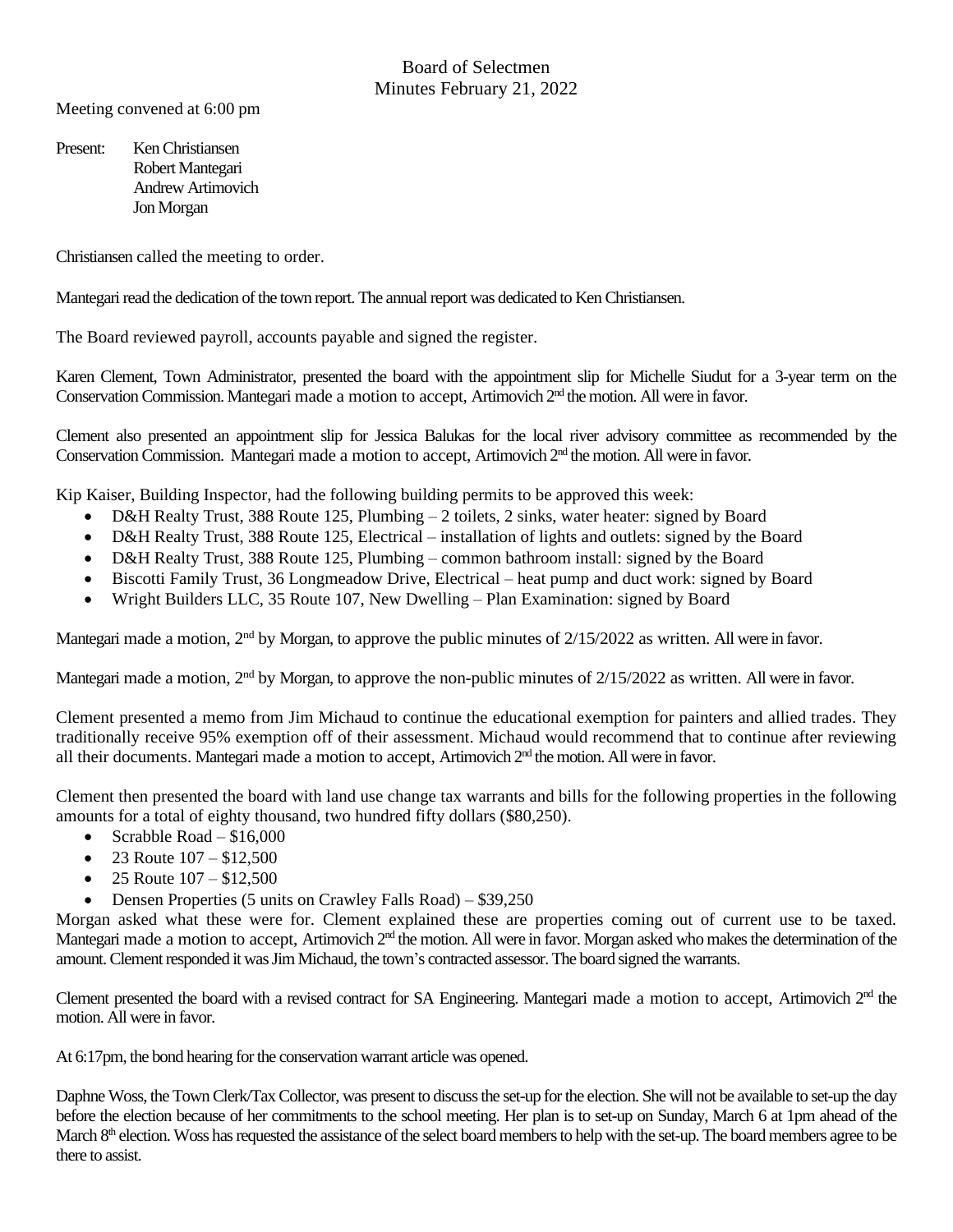## Board of Selectmen

Minutes February 21, 2022

Bob Stephens, Conservation Commission Chairperson, presented a draft warrant article. As read, "To see if the town will vote to raise and appropriate three million dollars (\$3,000,000)(gross budget) for purchasing land or other interests therein for conservation; three million dollars of such sumto be raised through bonds or notes in compliance with the Municipal Finance Act (RSA 33:1 et seq., as amended); to authorize the Selectboard to issue, negotiate, sell and deliver said bonds and notes and to determine the rate of interest thereon and the maturity and the other terms thereof, and to take any other action they deem appropriate to effectuate the sale and/or issuance of said bonds or notes, subject, however, to the following provisions:

- no such bonds shall be issued with a term of maturity less than 15 years;
- such bonding authority shall expire at conclusion of the fiscal year 2027;
- purpose of Warrant Article is to conserve parcels determined by the Conservation Commission to be of strategic conservation interest to protect wildlife habitat and water resources while helping to maintain the town's rural character;
- where practicable such land would be made available for use of the citizens of town for recreation (i.e., hiking, biking, running, hunting, fishing, etc.) within the laws of New Hampshire. Use restrictions may be imposed by town, however, after purchase, to comply with future grants, easements and/or sale of property rights to permanently ease for conservation and to offset the cost to Town, as long as such restrictions comply with the spirit of purpose, and at the discretion of the Selectboard; and
- land or property interests to be purchased with bond proceeds shall be acquired in the name of the town by the Conservation Commission, subject to the approval of the Selectboard, pursuant to RSA 36-A:4."

Stephens went on to explain that the issue came to light recently when it was realized the town did not have the means to purchase properties that may become available for the purpose of conservation. The bond would not secure money except as needed to purchase property for conservation or conservation easement. Stephens went on to explain that in 2002 the town had a conservation warrant article where they secured 2 million dollars. The money was subsequently used over a five-year span to purchase conservation property. Stephens attempted to mirror that warrant article with the one he presented tonight. To off-set the cost, Stephens also spoke about the possibility of federal grants and matches that could be applied for in the future. The plan is to strategically purchase land.

Becky Dunham, Block Drive, commented on conservation of land. She explained her current property has land in conservation because of the bond that was done in 2002. Dunham believes conserving land is a good idea. The land she referenced is on the north side of the Exeter River east of Crawley Falls Road.

Doug Cowie, Middle Road, spoke about being involved in the 2002 bond process. He mentioned it "unties hands" when property becomes available to purchase. With the bond, there is a possibility to move the purchase along rather than having to wait for town meeting. With the bond in place, the town has the leverage to move the process along more quickly.

Stephens agreed with Cowie's statements. He went onto explain that the 3 million dollars in today's dollars is less than the 2 million in the 2002 bond. It is Stephens' opinion that with programs available and clever use of the properties there would be good use of the money. Mantegari asked how many acres of land are currently conserved. Stephens was unsure of the acreage, but stated he believes that currently 16-18% of property in the town is conserved.

Artimovich requested the conservation numbers be available for town meeting.

Christiansen asked Stephens if the Conservation Commission had done a study recently. Stephens is confident the Commission has the requested information; he just needs to find it.

Morgan asked if there has been a goal percentage of the amount of land to be conserved. Stephens responded that due to some transition on the Commission amid Covid a few years ago, they are still familiarizing themselves with the information and goals. Stephens went onto say they are currently focusing on an inventory of wetlands in town and land that would be best used for strategic conservation. He said the Conservation Commission needs to work with the Planning Board on their Master Plan.

Becky Dunham, Block Drive, stated the historical society has a large map of conservation land that the commission is welcome to copy or utilize to get the needed information. She stated it is a very largemap.

Letty Bedard, Middle Road, asked if there was any news on the publication of the February issue of the Brentwood Newsletter. Christiansen responded that he has not heard anything. He sent an email to the editor, but he has not heard back yet.